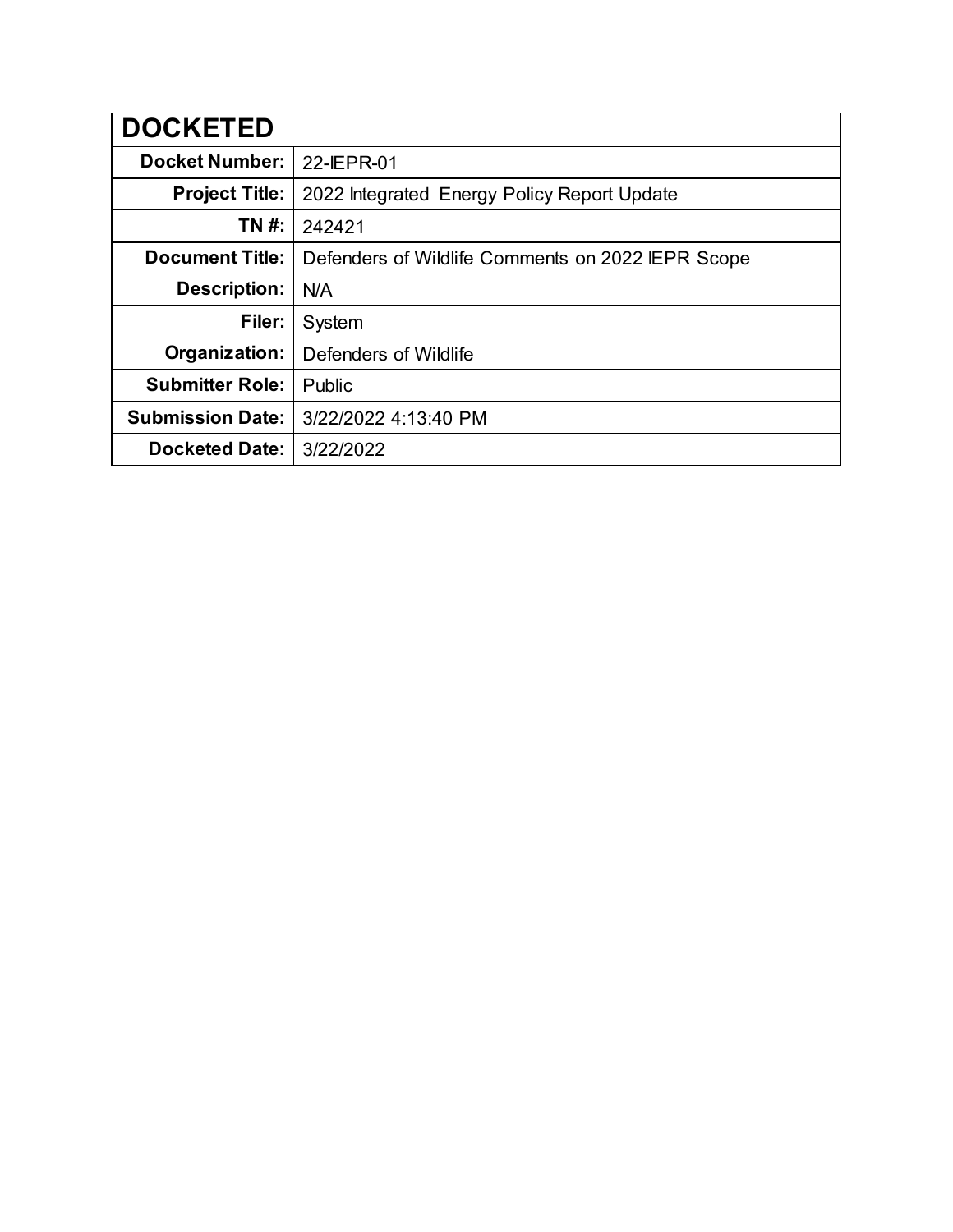Comment Received From: Defenders of Wildlife Submitted On: 3/22/2022 Docket Number: 22-IEPR-01

## Defenders of Wildlife Comments on 2022 IEPR Scope - Docket 22-IEPR-01

Additional submitted attachment is included below.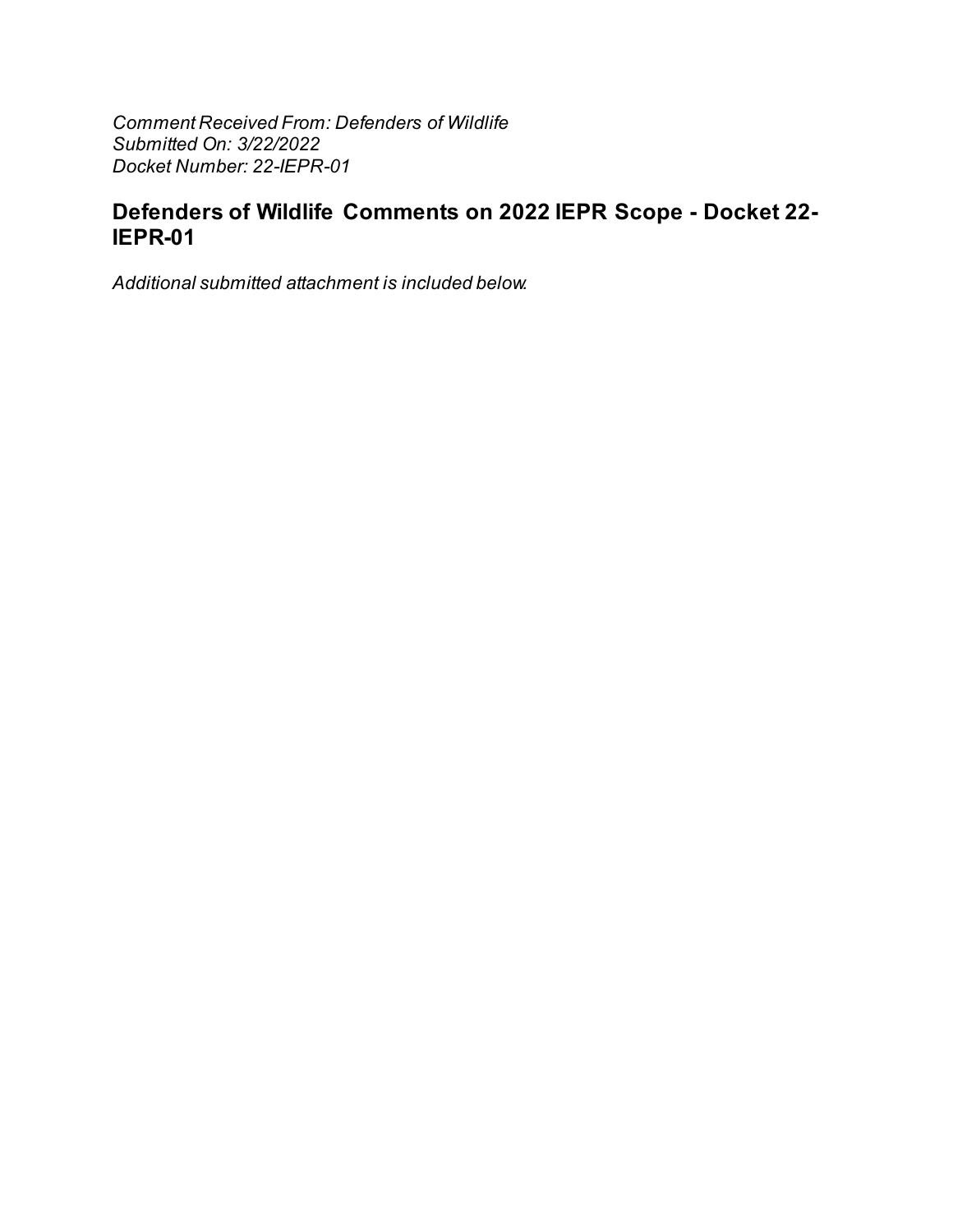

**California Program Office** 980 Ninth Street, Suite 1730 | Sacramento, California 95814 | tel 916.313.5800 **[www.defenders.org](http://www.defenders.org/)**

March 22, 2022

California Energy Commission Dockets Office, MS-4 Re: Docket No. 22-IEPR -01 1516 Ninth Street Sacramento, CA 95814-5512

Delivered via email to: docket@energy.ca.gov

RE: Docket No. 22–IEPR–01 — 2022 Scoping Order Comments on the Scope for the 2022 Integrated Energy Policy Report

Defenders of Wildlife (Defenders) respectfully submits these comments on the scope for the 2022 Integrated Energy Policy Report (2022 IEPR). Defenders, on behalf of our 323,000 members and supporters in California, works towards the protection of wildlife, ecosystems, and landscapes while supporting the timely development of renewable energy resources in California. Achieving a low carbon energy future is critical for California – for our economy, our communities, and the environment. Achieving this future—and *how* we achieve it—is critical for protecting California's internationally treasured wildlife, landscapes, productive farmlands, and diverse habitats.

We appreciate the Commission and staff's efforts in developing the 2022 IEPR Scope and, in particular, the creation of a California Planning Library. Currently, energy and transmission planning is hampered by a lack of a centralized, transparent data repository that includes data sets used for IEPR, busbar mapping, SB 100 implementation, California Independent System Operator (CAISO) 20 Year Outlook, Executive Order N-82-20 (30 x 30), water resources, and California Natural Resources Agency (CNRA), CalEPA and wildfire data sets. The data sets need to be readily available so agencies and stakeholders can actively engage and issue spot for potential renewables, storage, and transmission projects. A centralized planning library and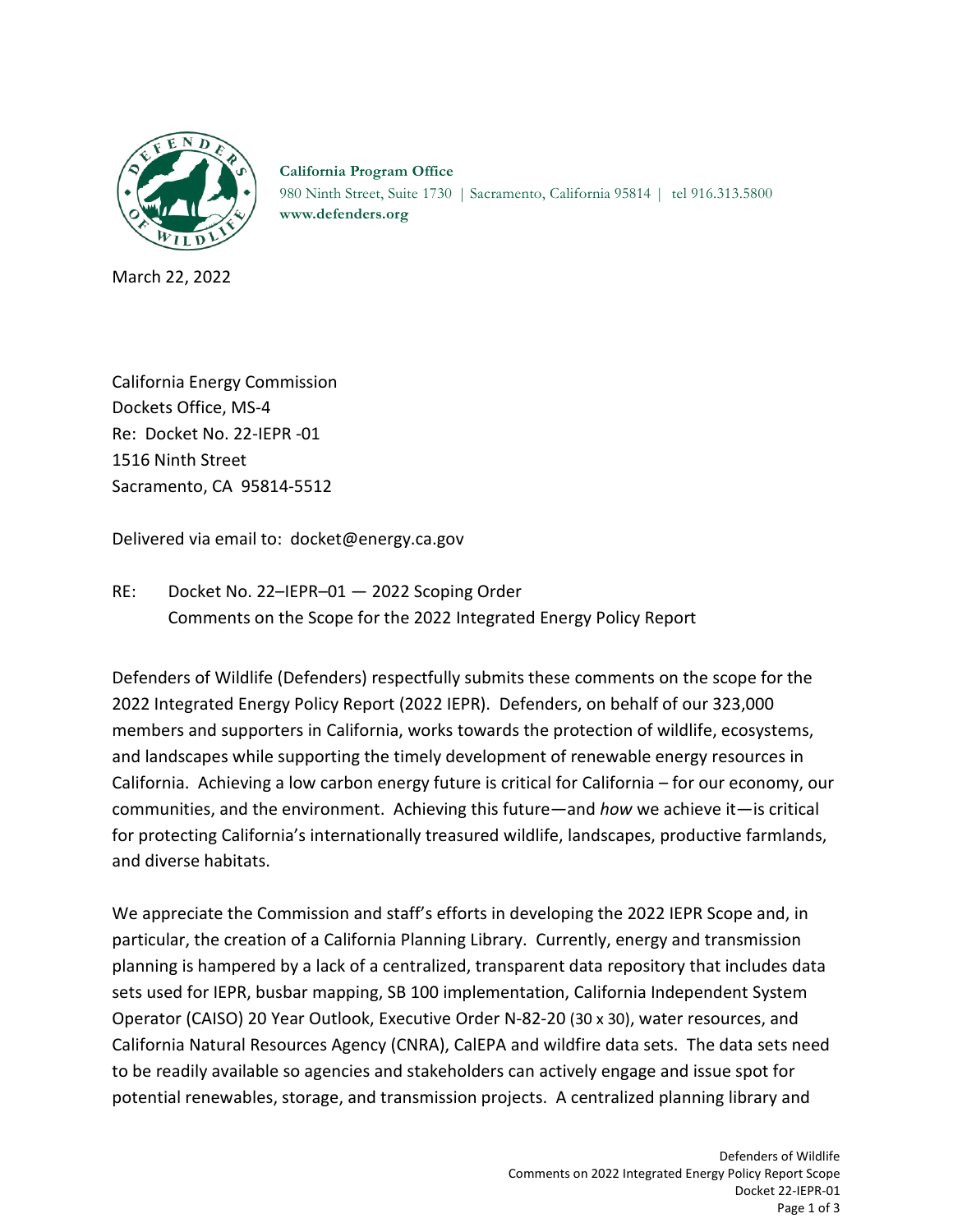mapping tool will allow uniform mapping analysis and enable agencies and stakeholders to identify salient data gaps.

The California Planning Library must include land use and environmental data sets to enable consideration of land use implications in the development of lands for renewable energy generation and transmission. It is state policy "that the protection and management of natural and working lands is an important strategy in meeting the state's greenhouse gas emissions reduction goals.<sup>1</sup>" (emphasis added). The inclusion of land use and environmental data sets is essential for the analysis needed to concurrently meet California's goals under both SB 100 and 30 x 30.

The California Planning Library should include a robust and transparent mapping platform that is user-friendly. Similar to the California Statewide Energy Gateway<sup>[2](#page-3-1)</sup> and Offshore Wind Energy Gateway<sup>[3](#page-3-2)</sup> on Data Basin, the mapping platform should provide prebuilt maps and allow users to build maps to analyze energy planning and development. The tool should include live data tables and users should be able to click on maps to view the underlying metadata.

The data and mapping tools in the California Planning Library should be organized to allow analysis by not just transmission zones but should allow for analysis based on ecoregions and geopolitical boundaries (e.g., counties and councils of government). Mapping for energy planning at geopolitical and ecoregional levels will enable integration of energy planning into local and regional planning including general plans<sup>[4](#page-3-3)</sup> and conservation planning. Such integration is essential to plan for California's future that balances clean energy development with natural and working lands protection.

The data and mapping tools should also include real-time generation, storage, and transmission project permitting (aka land use entitlement) information that would include project location and land use and environmental permitting status. Permitting data will provide much needed insights on what, where, and when actual generation, storage, and transmission can be expected. While the interconnection queues offer a snapshot of energy development interest, it does not accurately capture potential development. A considerable number of interconnection requests are withdrawn each year. For example, 152 interconnection requests completed a Phase I and/or II study in the CAISO process and 97 interconnection requests were withdrawn in 2020.<sup>[5](#page-3-4)</sup> A project in an interconnection queue that lacks permits from land use

<span id="page-3-0"></span><sup>&</sup>lt;sup>1</sup> CA Public Resources Code Section 9001.5(a)

<span id="page-3-1"></span><sup>2</sup> <https://caenergy.databasin.org/>

<span id="page-3-2"></span><sup>3</sup> <https://caoffshorewind.databasin.org/>

<span id="page-3-3"></span><sup>4</sup> <https://opr.ca.gov/planning/general-plan/>

<span id="page-3-4"></span><sup>&</sup>lt;sup>5</sup> http://www.caiso.com/Documents/FERC845 InterconnectionStudyStatistics.pdf